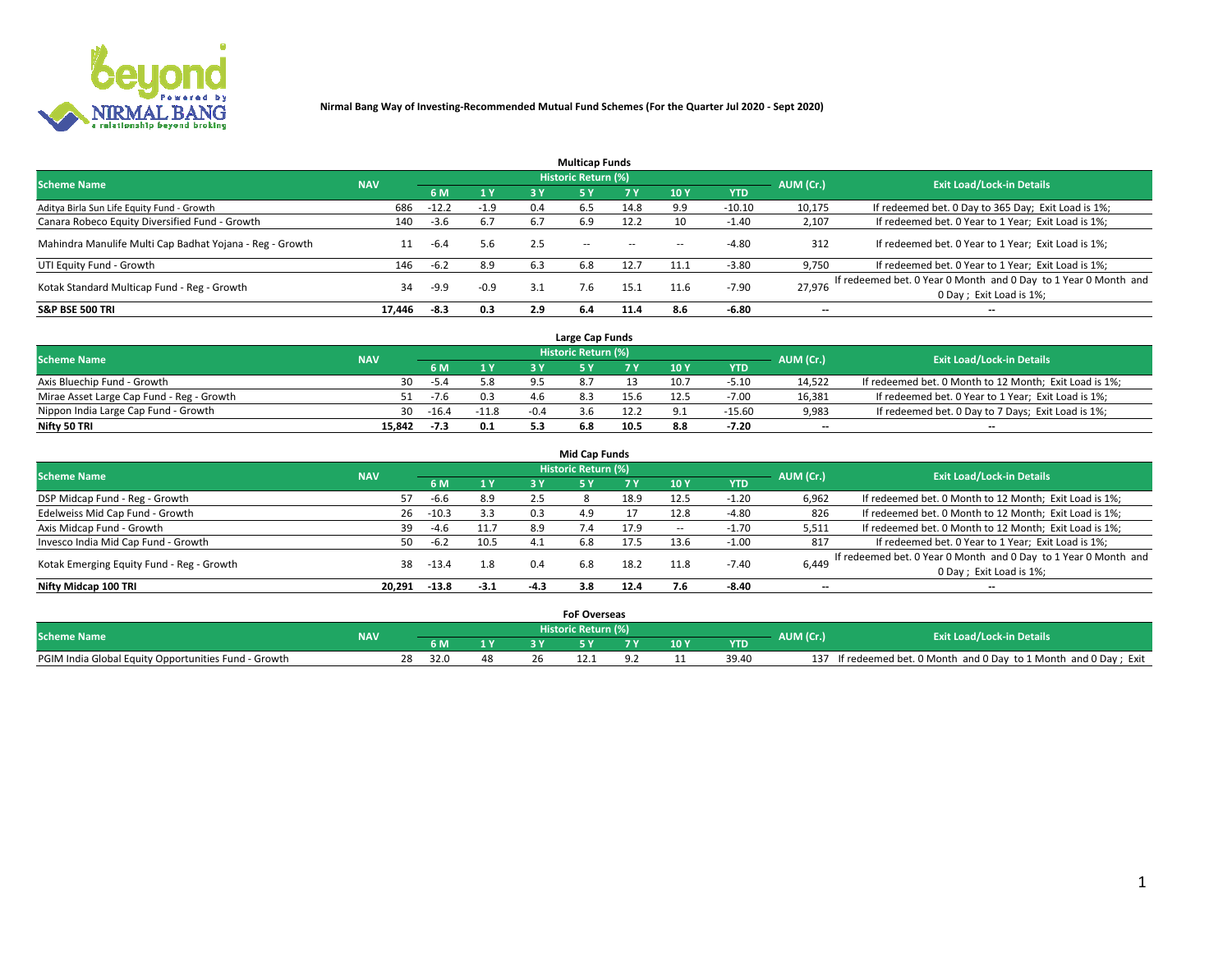

|                                                  |            |        |                |     | Large & Midcap      |                   |            |            |           |                                                      |
|--------------------------------------------------|------------|--------|----------------|-----|---------------------|-------------------|------------|------------|-----------|------------------------------------------------------|
| <b>Scheme Name</b>                               | <b>NAV</b> |        |                |     | Historic Return (%) |                   |            |            | AUM (Cr.) | <b>Exit Load/Lock-in Details</b>                     |
|                                                  |            | 6 M    | 1 <sup>Y</sup> |     |                     |                   | <b>10Y</b> | <b>YTD</b> |           |                                                      |
| Mirae Asset Emerging Bluechip Fund - Growth      | 56         | $-6.3$ | 6.8            |     |                     | $23.\overline{3}$ | 18.3       | $-3.80$    | 9,834     | If redeemed bet. 0 Year to 1 Year; Exit Load is 1%;  |
| Canara Robeco Emerging Equities - Growth         | 95         | -5.9   | 6.2            | 2.8 | 8.6                 | 21.6              | 15.4       | $-2.30$    | 5,162     | If redeemed bet. 0 Year to 1 Year; Exit Load is 1%;  |
| Principal Emerging Bluechip Fund - Growth        | 103        | -8.0   | 5.1            |     |                     | 18.3              | 12.6       | $-4.70$    | 1,918     | If redeemed bet. 0 Day to 365 Days; Exit Load is 1%; |
| Invesco India Growth Opportunities Fund - Growth | 34         | -9.7   | 2.5            | 3.9 | 6.5                 |                   | 10.5       | -7.70      | 2,498     | If redeemed bet. 0 Year to 1 Year; Exit Load is 1%;  |
| Sundaram Large and Mid Cap Fund - Reg - Growth   | 32         | -14.9  | $-2.6$         |     | -6.3                | 13.3              |            | $-12.40$   | 1,113     | If redeemed bet. 0 Day to 365 Days; Exit Load is 1%; |
| NIFTY Large Midcap 250 TRI                       | 6.934      | -9.3   | 0.8            |     | 6.8                 | 13.4              | 9.5        | $-6.50$    | $- -$     | $- -$                                                |

|                                                     |            |        |                            | <b>Focused Funds</b> |      |           |                                  |                          |                                                        |
|-----------------------------------------------------|------------|--------|----------------------------|----------------------|------|-----------|----------------------------------|--------------------------|--------------------------------------------------------|
| <b>Scheme Name</b>                                  | <b>NAV</b> |        | <b>Historic Return (%)</b> |                      |      | AUM (Cr.) | <b>Exit Load/Lock-in Details</b> |                          |                                                        |
|                                                     |            | 6 M    | 1 V                        |                      |      | 10 Y      | <b>YTD</b>                       |                          |                                                        |
| Axis Focused 25 Fund - Growth                       | 28         | -8.2   | 4.6                        |                      | 13.5 | $\sim$    | $-7.50$                          | 10,399                   | If redeemed bet. 0 Month to 12 Month; Exit Load is 1%; |
| ICICI Prudential Focused Equity Fund - Ret - Growth | 30         | 0.5    |                            |                      | 10.4 |           | 3.70                             | 681                      | If redeemed bet. 0 Year to 1 Year; Exit Load is 1%;    |
| SBI Focused Equity Fund - Growth                    | 143        | $-9.3$ | 2.1                        |                      |      |           | $-6.60$                          | 8,962                    | If redeemed bet. 0 Year to 1 Year; Exit Load is 1%;    |
| S&P BSE 500 TRI                                     | 17.446     | -8.3   | 0.3                        |                      |      |           | -6.80                            | $\overline{\phantom{a}}$ | $- -$                                                  |

|                              |            |         |         |                     | <b>Small Cap Funds</b> |            |                 |            |           |                                                     |
|------------------------------|------------|---------|---------|---------------------|------------------------|------------|-----------------|------------|-----------|-----------------------------------------------------|
| <b>Scheme Name</b>           | <b>NAV</b> |         |         | Historic Return (%) |                        |            |                 |            | AUM (Cr.) | <b>Exit Load/Lock-in Details</b>                    |
|                              |            | 6 M     | 1 Y     |                     |                        |            | 10 <sub>Y</sub> | <b>YTD</b> |           |                                                     |
| HDFC Small Cap Fund - Growth |            | $-18.1$ | $-15.7$ | -4                  | 4.6                    |            |                 | $-13.20$   | 7,511     | If redeemed bet. 0 Year to 1 Year; Exit Load is 1%; |
| SBI Small Cap Fund - Growth  |            | -9.0    |         |                     |                        |            |                 | $-3.80$    | 3,917     | If redeemed bet. 0 Year to 1 Year; Exit Load is 1%; |
| Nifty Smallcap 100 TRI       | 6.152      | $-20.4$ | $-12.9$ | $-12.9$             | -1.5                   | <b>Q</b> 2 |                 | $-14.10$   | $-$       | $- -$                                               |

| ELSS Schemes (Tax Saving u/s 80-C)           |            |        |     |                            |            |        |        |            |           |                                  |  |  |  |  |
|----------------------------------------------|------------|--------|-----|----------------------------|------------|--------|--------|------------|-----------|----------------------------------|--|--|--|--|
| <b>Scheme Name</b>                           | <b>NAV</b> |        |     | <b>Historic Return (%)</b> |            |        |        |            | AUM (Cr.) | <b>Exit Load/Lock-in Details</b> |  |  |  |  |
|                                              |            | 6 M    |     |                            |            | 7 Y    | 10 Y   | <b>YTD</b> |           |                                  |  |  |  |  |
| Aditya Birla Sun Life Tax Relief 96 - Growth |            | -6.6   | 4.2 |                            | 6.6        | 14.9   | 10.1   | $-5.20$    | 10,101    | Nil                              |  |  |  |  |
| Axis Long Term Equity Fund - Growth          | 45         | $-9.3$ | 2.5 | 5.8                        | - 5        | 16.7   | 14.5   | $-8.60$    | 20,292    | Nil                              |  |  |  |  |
| Canara Robeco Equity Tax Saver Fund - Growth | 68         | -1.1   | 7.7 |                            |            |        | 10.4   | $-0.10$    | 992       | Nil                              |  |  |  |  |
| Invesco India Tax Plan - Growth              |            | $-5.5$ | 5.8 |                            | 6.9        |        | 11.7   | $-3.80$    | 997       | Nil                              |  |  |  |  |
| Mirae Asset Tax Saver Fund - Reg - Growth    | 18         | $-7.0$ | 3.6 |                            | $\sim$ $-$ | $\sim$ | $\sim$ | $-5.00$    | 3,538     | Nil                              |  |  |  |  |
| S&P BSE 200 TRI                              | 5,671      | $-7.7$ | 0.8 |                            | 6.8        | 11.4   | 8.9    | $-6.70$    | --        | $- -$                            |  |  |  |  |

# 2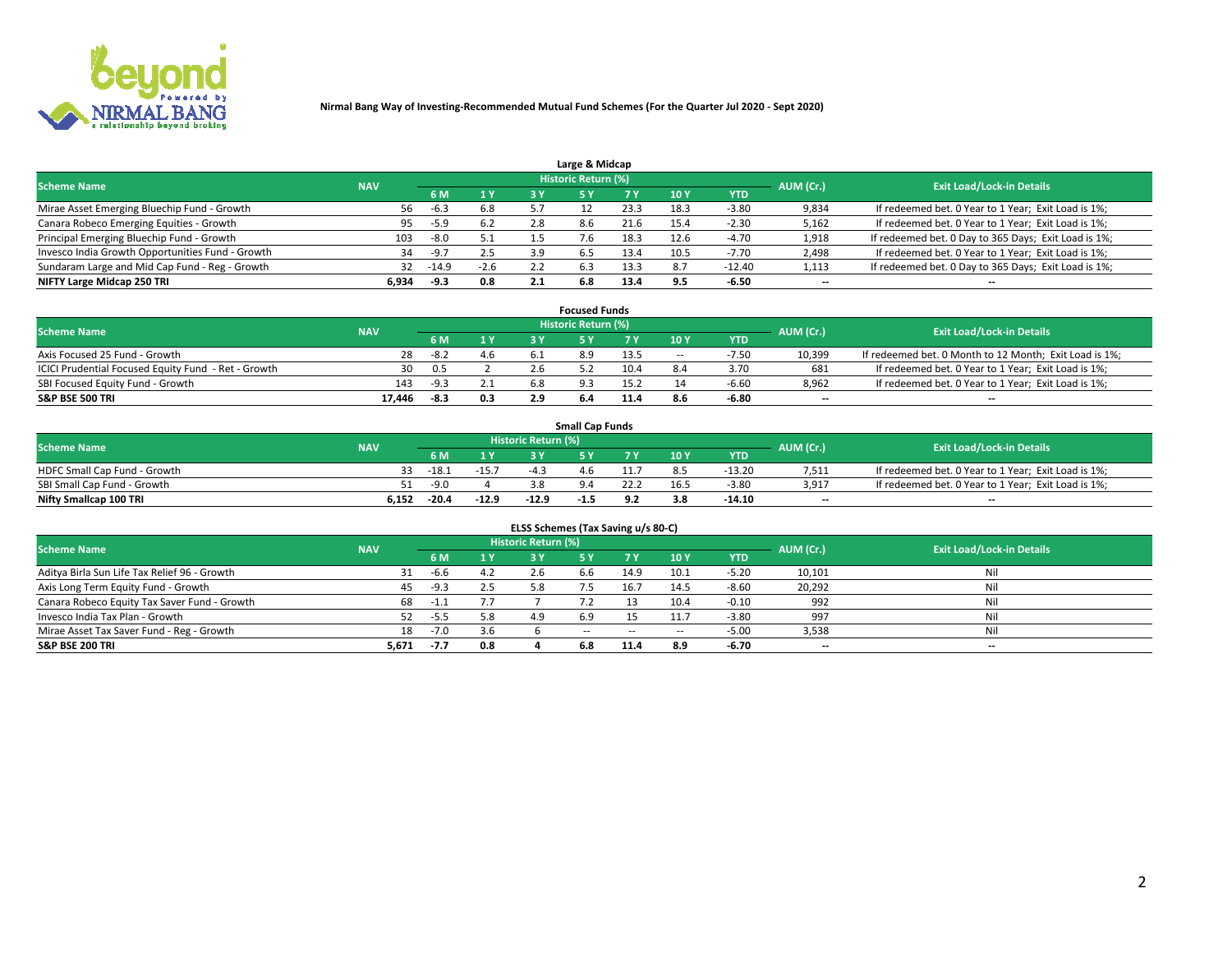

| <b>Solution Oriented</b>                               |            |            |     |                            |     |      |                          |            |                          |                                                                             |  |  |  |  |
|--------------------------------------------------------|------------|------------|-----|----------------------------|-----|------|--------------------------|------------|--------------------------|-----------------------------------------------------------------------------|--|--|--|--|
| <b>Scheme Name</b>                                     | <b>NAV</b> |            |     | <b>Historic Return (%)</b> |     |      |                          |            | AUM (Cr.)                | <b>Exit Load/Lock-in Details</b>                                            |  |  |  |  |
|                                                        |            | <b>6 M</b> | 1 Y | 73 V                       |     |      | 10Y                      | <b>YTD</b> |                          |                                                                             |  |  |  |  |
|                                                        |            |            |     |                            |     |      |                          |            |                          | If redeemed bet. 0 Year to 1 Year; Exit Load is 3%; If redeemed bet.        |  |  |  |  |
| <b>HDFC Childrens Gift Fund</b>                        | 122        | $-4.3$     | 2.7 |                            | 7.3 | 13.3 | 12.2                     | $-2.20$    |                          | 3,022 1 Year to 2 Year; Exit Load is 2%; If redeemed bet. 2 Year to 3 Year; |  |  |  |  |
|                                                        |            |            |     |                            |     |      |                          |            |                          | Exit Load is 1%:                                                            |  |  |  |  |
| Tata Retirement Savings Fund - Moderate Plan - Reg     | 31         | $-3.5$     | 7.1 | 4.3                        | 8.1 | 14.6 |                          | -1.90      | 1,087                    | If redeemed bet. 0 Month to 61 Month; Exit Load is 1%;                      |  |  |  |  |
| Tata Retirement Savings Fund - Progressive Plan - Reg  | 30         | -6.1       | 5.6 | 4.2                        | 9.1 | 14.1 | $\overline{\phantom{a}}$ | $-4.40$    | 728                      | If redeemed bet. 0 Month to 61 Month; Exit Load is 1%;                      |  |  |  |  |
| Tata Retirement Savings Fund - Reg - Conservative Plan | 22         | 3.7        | 8.9 | 5.6                        |     | 9.6  | --                       | 4.60       | 138                      | If redeemed bet. 0 Month to 61 Month; Exit Load is 1%;                      |  |  |  |  |
| S&P BSE 200 TRI                                        | 5,671      | $-7.7$     | 0.8 |                            | 6.8 | 11.4 | 8.9                      | $-6.70$    | $\overline{\phantom{a}}$ | $- -$                                                                       |  |  |  |  |

|                                                    |            |      |                |                     | <b>Index Fund</b> |      |      |            |                          |                                                      |
|----------------------------------------------------|------------|------|----------------|---------------------|-------------------|------|------|------------|--------------------------|------------------------------------------------------|
| <b>Scheme Name</b>                                 | <b>NAV</b> |      |                | Historic Return (%) |                   |      |      |            | AUM (Cr.)                | <b>Exit Load/Lock-in Details</b>                     |
|                                                    |            |      | $\sqrt{1}$ $V$ | 2 V                 |                   | 7 V  | 10 Y | <b>YTD</b> |                          |                                                      |
| HDFC Index Fund-NIFTY 50 Plan                      | 102        | -8.0 | $-0.8$         |                     |                   |      |      | $-7.90$    | 1,622                    | If redeemed bet. 0 Day to 3 Day; Exit Load is 0.25%; |
| ICICI Prudential Nifty Next 50 Index Fund - Growth | 24         | -8.0 | 0.1            |                     |                   | 12.1 |      | $-6.10$    | 729                      | Nil                                                  |
| UTI Nifty Index Fund - Growth                      | 74         | $-1$ | $-0.4$         |                     |                   |      |      | 7.70       | 2,362                    | Nil                                                  |
| Nifty 50 TRI                                       | 15.842     | -7.3 | 0.1            |                     | 6.8               | 10.5 | 8.8  | $-7.20$    | $\overline{\phantom{a}}$ | $- -$                                                |

|                                       |            |        |     |                            | <b>Contra/Value Fund</b> |            |     |            |                          |                                                     |
|---------------------------------------|------------|--------|-----|----------------------------|--------------------------|------------|-----|------------|--------------------------|-----------------------------------------------------|
| <b>Scheme Name</b>                    | <b>NAV</b> |        |     | <b>Historic Return (%)</b> |                          |            |     |            | AUM (Cr.)                | <b>Exit Load/Lock-in Details</b>                    |
|                                       |            |        | 1 V |                            |                          | 7 V        | 10Y | <b>YTD</b> |                          |                                                     |
| Invesco India Contra Fund - Growth    | 49.        | -5.    | 6.6 |                            |                          |            |     | $-0.60$    | 4,662                    | If redeemed bet. 0 Year to 1 Year; Exit Load is 1%; |
| UTI Value Opportunities Fund - Growth | 61         | $-8.2$ |     |                            |                          |            |     | -5.50      | 4,017                    | If redeemed bet. 0 Year to 1 Year; Exit Load is 1%; |
| <b>S&amp;P BSE 500 TRI</b>            | 17.446     | $-8.3$ | 0.3 |                            |                          | $-1$ . $-$ |     | $-6.80$    | $\overline{\phantom{a}}$ | $- -$                                               |

| Sector/Thematic                                                           |            |         |         |                            |     |      |                          |            |           |                                                                              |  |  |  |  |
|---------------------------------------------------------------------------|------------|---------|---------|----------------------------|-----|------|--------------------------|------------|-----------|------------------------------------------------------------------------------|--|--|--|--|
| <b>Scheme Name</b>                                                        | <b>NAV</b> |         |         | <b>Historic Return (%)</b> |     |      |                          |            | AUM (Cr.) | <b>Exit Load/Lock-in Details</b>                                             |  |  |  |  |
|                                                                           |            | 6 M     | 1Y      | 3 Y                        | 5 Y |      | 10Y                      | <b>YTD</b> |           |                                                                              |  |  |  |  |
| Canara Robeco Consumer Trends Fund - Reg - Growth                         | 41         | $-4.4$  | 9.5     | 6.2                        | 8.7 | 14.7 | 12.2                     | $-3.20$    | 372       | If redeemed bet. 0 Year to 1 Year; Exit Load is 1%;                          |  |  |  |  |
| Mirae Asset Great Consumer Fund - Growth                                  | 34         | $-12.0$ | 3.6     | 4.9                        | 8.4 | 14.3 | $\overline{\phantom{a}}$ | $-8.80$    | 940       | If redeemed bet. 0 Year to 1 Year; Exit Load is 1%;                          |  |  |  |  |
| <b>ICICI Prudential Technology Fund - Growth</b>                          | 64         | 4.6     | 9.3     |                            | 9.2 | 16.3 | 14.9                     | 10.70      | 379       | If redeemed bet. 0 Day to 15 Day; Exit Load is 1%;                           |  |  |  |  |
| Nippon India Pharma Fund - Growth                                         | 198        | 26.6    | 40.8    | 14.1                       | 7.3 | 15.3 | 14.1                     | 30.30      | 3,093     | If redeemed bet. 0 Month and 0 Day to 1 Month and 0 Day; Exit<br>Load is 1%: |  |  |  |  |
| BNP Paribas India Consumption Fund - Reg - Growth                         |            | $-5.2$  | 10      | $\sim$ $-$                 |     |      | -                        | $-2.00$    | 525       | If redeemed bet. 0 Month to 12 Month; Exit Load is 1%;                       |  |  |  |  |
| ICICI Prudential Banking and Financial Services Fund - Retail -<br>Growth | 52         | -26.0   | $-19.1$ | $-4.3$                     | 6.1 | 14.1 | 11.9                     | $-25.30$   | 2,538     | If redeemed bet. 0 Day to 15 Day; Exit Load is 1%;                           |  |  |  |  |
| <b>S&amp;P BSE 500 TRI</b>                                                | 17.446     | -8.3    | 0.3     | 2.9                        | 6.4 | 11.4 | 8.6                      | -6.80      | --        | $- -$                                                                        |  |  |  |  |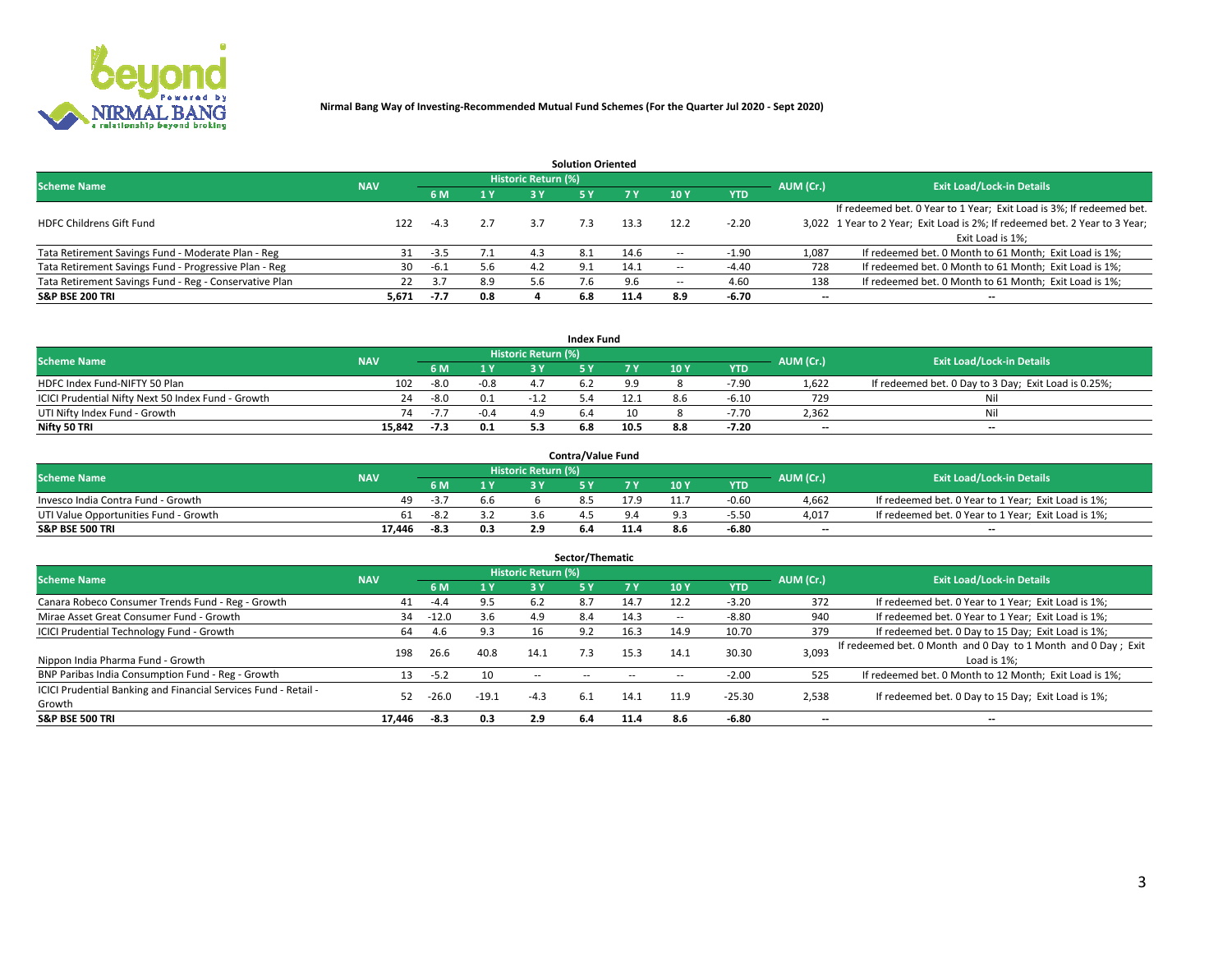

| <b>Dynamic Asset Allocation Funds</b>                   |            |        |     |                            |     |        |                          |            |                          |                                                          |  |  |  |  |
|---------------------------------------------------------|------------|--------|-----|----------------------------|-----|--------|--------------------------|------------|--------------------------|----------------------------------------------------------|--|--|--|--|
| <b>Scheme Name</b>                                      | <b>NAV</b> |        |     | <b>Historic Return (%)</b> |     |        |                          |            | AUM (Cr.)                | <b>Exit Load/Lock-in Details</b>                         |  |  |  |  |
|                                                         |            | 6 M    | 1 Y |                            |     |        | <b>10Y</b>               | <b>YTD</b> |                          |                                                          |  |  |  |  |
| ICICI Prudential Balanced Advantage Fund - Reg - Growth |            | $-2.8$ | 4.9 | 5.5                        |     | 11.6   | 10.9                     | $-2.10$    | 25,409                   | If redeemed bet. 0 Year to 1 Year; Exit Load is 1%;      |  |  |  |  |
| Invesco India Dynamic Equity Fund - Growth              | 30         | -2.1   | 2.9 |                            | 5.6 |        | ຊາ                       | $-1.70$    | 741                      | If redeemed bet. 0 Month to 3 Month; Exit Load is 0.25%; |  |  |  |  |
| Nippon India Balanced Advantage Fund - Growth           | 92         | $-4.0$ | 1.3 |                            |     | 10.8   |                          | $-2.60$    | 2,782                    | If redeemed bet. 0 Month to 12 Month; Exit Load is 1%;   |  |  |  |  |
| SBI Dynamic Asset Allocation Fund - Reg - Growth        | 13.        | $-4.5$ | 0.2 | 2.8                        | 5.6 | $\sim$ | $\overline{\phantom{a}}$ | $-4.40$    | 576                      | If redeemed bet. 0 Month to 12 Month; Exit Load is 1%;   |  |  |  |  |
| NIFTY 50 Hybrid Composite Debt 65:35 Index              | 10.546     | $-0.4$ | 5.9 | 7.3                        | 8.2 |        | 9.2                      | $-0.20$    | $\overline{\phantom{a}}$ |                                                          |  |  |  |  |

| <b>Hybrid Aggressive</b>                        |                                                                                                  |        |      |     |               |        |      |            |                          |                                                        |  |  |  |  |
|-------------------------------------------------|--------------------------------------------------------------------------------------------------|--------|------|-----|---------------|--------|------|------------|--------------------------|--------------------------------------------------------|--|--|--|--|
| <b>Scheme Name</b>                              | <b>Historic Return (%)</b><br><b>Exit Load/Lock-in Details</b><br>AUM (Cr.)<br><b>NAV</b><br>7 V |        |      |     |               |        |      |            |                          |                                                        |  |  |  |  |
|                                                 |                                                                                                  | 6 M    | 1 Y  |     |               |        | 10Y  | <b>YTD</b> |                          |                                                        |  |  |  |  |
| Canara Robeco Equity Hybrid Fund - Growth       | 170                                                                                              | -0.6   | 8.6  | b.5 |               |        |      | 1.00       | 3,041                    | If redeemed bet. 0 Year to 1 Year; Exit Load is 1%;    |  |  |  |  |
| SBI Equity Hybrid Fund - Growth                 | 140                                                                                              | -5.6   | 3.1  |     |               | 13.5   | 10.7 | $-4.10$    | 30,192                   | If redeemed bet. 0 Month to 12 Month; Exit Load is 1%; |  |  |  |  |
| Mirae Asset Hybrid - Equity Fund - Reg - Growth | 15                                                                                               | $-3.8$ |      |     | $\sim$ $\sim$ | $\sim$ | --   | $-3.20$    | 3,468                    | If redeemed bet. 0 Year to 1 Year; Exit Load is 1%;    |  |  |  |  |
| ICICI Prudential Equity & Debt Fund - Growth    | 128                                                                                              | $-9.3$ | -4.1 |     |               | 12.5   |      | $-8.40$    | 17,615                   | If redeemed bet. 0 Year to 1 Year; Exit Load is 1%;    |  |  |  |  |
| NIFTY 50 Hybrid Composite Debt 65:35 Index      | 10.546                                                                                           | -0.4   | 5.9  |     |               | 10.5   | 9.2  | $-0.20$    | $\overline{\phantom{a}}$ | $- -$                                                  |  |  |  |  |

| <b>Arbitrage Fund</b>                      |            |    |      |     |                     |  |        |        |            |           |                                                          |  |  |  |
|--------------------------------------------|------------|----|------|-----|---------------------|--|--------|--------|------------|-----------|----------------------------------------------------------|--|--|--|
| <b>Scheme Name</b>                         | <b>NAV</b> |    |      |     | Historic Return (%) |  |        |        |            | AUM (Cr.) | <b>Exit Load/Lock-in Details</b>                         |  |  |  |
|                                            |            |    | L M. | 3 M | <b>6M</b>           |  |        |        | <b>YTD</b> |           |                                                          |  |  |  |
| IDFC Arbitrage Fund - Reg - Growth         |            | 25 | 2.0  | 2.5 | 3.8                 |  |        |        | 4.10       | 8,237     | If redeemed bet. 0 Month to 1 Month; Exit Load is 0.25%; |  |  |  |
| Kotak Equity Arbitrage Fund - Reg - Growth |            |    |      | 2.9 | 4.6                 |  |        |        | 4.80       | 15,854    | If redeemed bet. 0 Day to 30 Day; Exit Load is 0.25%;    |  |  |  |
| Tata Arbitrage Fund - Reg - Growth         |            |    |      | 3.9 |                     |  | $\sim$ | $\sim$ | 5.80       | 2,062     | If redeemed bet. 0 Day to 30 Day; Exit Load is 0.25%;    |  |  |  |
| Nippon India Arbitrage Fund - Growth       |            | 20 |      |     |                     |  |        |        | 4.90       | 7.847     | If redeemed bet. 0 Month to 1 Month; Exit Load is 0.25%; |  |  |  |

| Overnight Fund                                      |            |                |     |                     |     |     |            |                 |                          |                                  |  |  |  |
|-----------------------------------------------------|------------|----------------|-----|---------------------|-----|-----|------------|-----------------|--------------------------|----------------------------------|--|--|--|
| <b>Scheme Name</b>                                  | <b>NAV</b> |                |     | Historic Return (%) |     |     | <b>YTM</b> | Avg             | AUM (Cr.)                | <b>Exit Load/Lock-in Details</b> |  |  |  |
|                                                     |            | 1 <sub>W</sub> | 2 W | 1 M                 | : M | 1Y  |            | <b>Maturity</b> |                          |                                  |  |  |  |
| Aditya Birla Sun Life Overnight Fund - Reg - Growth | 1,088      | 2.9            | 2.9 | 2.8                 | 2.9 |     | 3.17       |                 | 7,621                    | Nil                              |  |  |  |
| HDFC Overnight Fund - Growth                        | 2,981      |                |     | 2.8                 | 2.0 |     | 3.14       | 0.00            | 13,989                   | Nil                              |  |  |  |
| ICICI Prudential Overnight Fund - Reg - Growth      | 109        | 3.0            | 2.9 | 2.8                 |     |     | 3.12       |                 | 10,011                   | Nil                              |  |  |  |
| Nippon India Overnight Fund - Reg - Growth          | 108        | 3.0            |     | 2.9                 | 2.9 |     | 3.09       | 0.00            | 5,363                    | Nil                              |  |  |  |
| Kotak Overnight Fund - Reg - Growth                 | 1,075      | 3.0            | 2.9 | 2.8                 | 2.8 |     | 3.14       |                 | 6,183                    | Nil                              |  |  |  |
| <b>CRISIL Liquid Fund Index</b>                     | $- -$      | 3.8            | 3.8 | 3.9                 | 4.5 | 5.6 | --         | $- -$           | $\overline{\phantom{a}}$ | $- -$                            |  |  |  |

#### **Overnight Fund**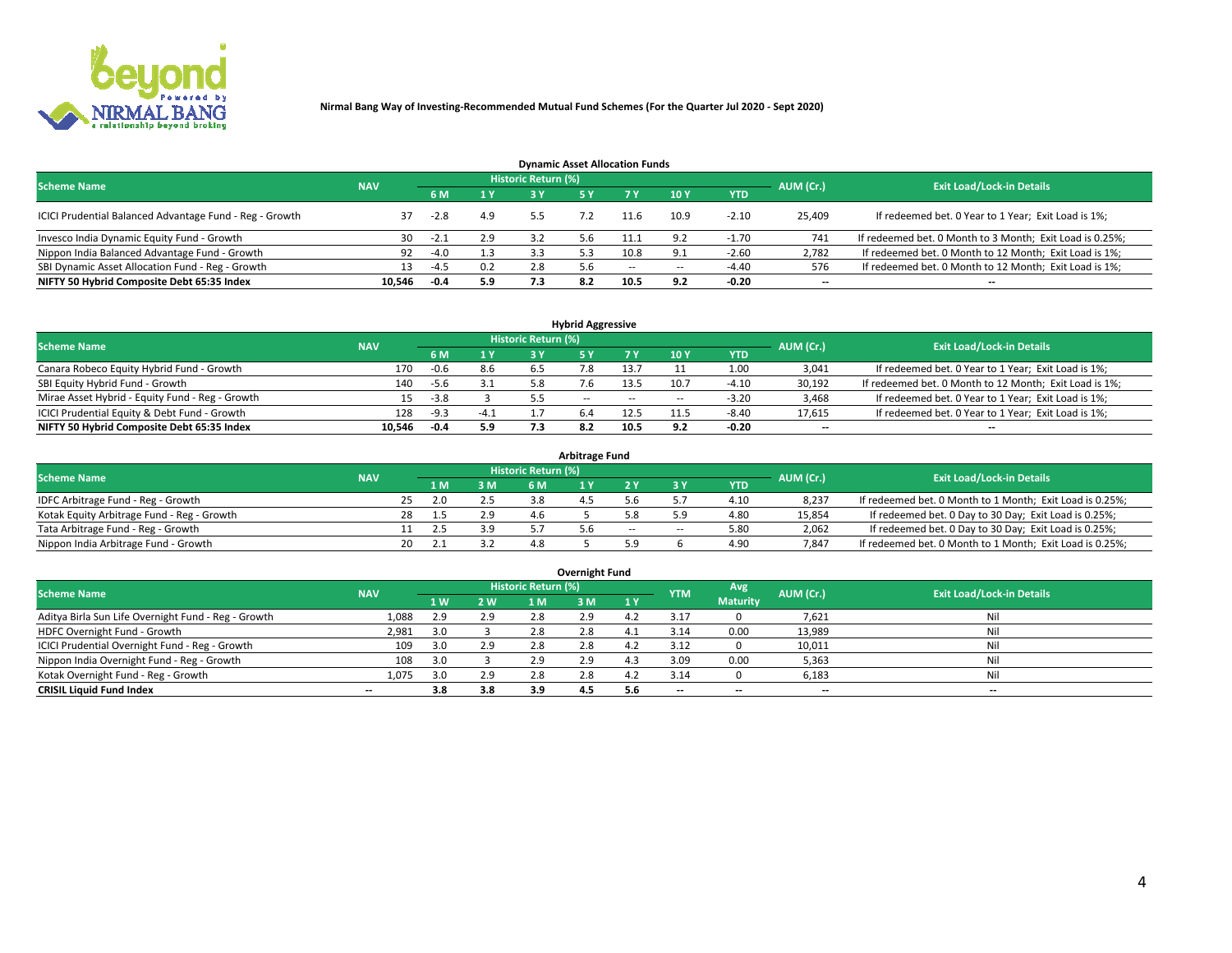

| <b>Liquid Funds</b>                              |            |     |     |                            |     |     |                          |                 |                          |                                  |  |  |  |  |
|--------------------------------------------------|------------|-----|-----|----------------------------|-----|-----|--------------------------|-----------------|--------------------------|----------------------------------|--|--|--|--|
| <b>Scheme Name</b>                               | <b>NAV</b> |     |     | <b>Historic Return (%)</b> |     |     | <b>YTM</b>               | Avg             | AUM (Cr.)                | <b>Exit Load/Lock-in Details</b> |  |  |  |  |
|                                                  |            | 1 W | 2 W | 1 M                        | ዩ M | 1Y  |                          | <b>Maturity</b> |                          |                                  |  |  |  |  |
| Aditya Birla Sun Life Liquid Fund - Reg - Growth | 322        |     | 3.3 | 3.6                        |     |     | 3.67                     | 0.14            | 36,679                   | *Ref Footnote                    |  |  |  |  |
| ICICI Prudential Liquid Fund - Reg - Growth      | 297        |     | 3.2 | 3.4                        | 4.⊥ | 4.د | 3.63154                  | 0.12            | 57,335                   | *Ref Footnote                    |  |  |  |  |
| Kotak Liquid Fund - Reg - Growth                 | 4,054      | 3.1 | 3.1 |                            | 3.9 |     | 3.43                     | 0.12            | 36,040                   | *Ref Footnote                    |  |  |  |  |
| Nippon India Liquid Fund - Growth                | 4,892      | っっ  | 3.1 |                            | 4.⊥ | 5.4 | 3.57                     | 0.15            | 30,604                   | *Ref Footnote                    |  |  |  |  |
| Mahindra Manulife Liquid Fund - Reg - Growth     | 1,300      | 3.3 | 3.3 |                            | 4.  | - 4 | 3.61                     | 0.15            | 2,144                    | *Ref Footnote                    |  |  |  |  |
| <b>CRISIL Liquid Fund Index</b>                  | $- -$      | 3.8 | 3.8 | 3.9                        | 4.5 | 5.6 | $\overline{\phantom{a}}$ | $- -$           | $\overline{\phantom{a}}$ | $\overline{\phantom{m}}$         |  |  |  |  |

| <b>Ultra Short Fund</b>                      |            |      |     |                     |     |       |            |                 |                          |                                  |  |  |  |  |
|----------------------------------------------|------------|------|-----|---------------------|-----|-------|------------|-----------------|--------------------------|----------------------------------|--|--|--|--|
| <b>Scheme Name</b>                           | <b>NAV</b> |      |     | Historic Return (%) |     |       | <b>YTM</b> | Avg             | AUM (Cr.)                | <b>Exit Load/Lock-in Details</b> |  |  |  |  |
|                                              |            | 1 M. | 3 M | 6 M                 | 1 Y |       |            | <b>Maturity</b> |                          |                                  |  |  |  |  |
| HDFC Ultra Short Term Fund - Reg - Growth    |            | 7.4  | 8.8 |                     |     | $- -$ |            | 0.44            | 7.697                    | Ni                               |  |  |  |  |
| L&T Ultra Short Term Fund - Growth           | 34         |      | 6.9 |                     |     |       |            | 0.45            | 1.960                    | Ni                               |  |  |  |  |
| <b>NIFTY Ultra Short Duration Debt Index</b> | 4,148      |      | 6.1 |                     | 6.9 | . כ   | $-$        | $- -$           | $\overline{\phantom{a}}$ | $-$                              |  |  |  |  |

| <b>Money Market Fund</b>                                |                          |      |     |                     |     |       |                          |                 |                          |                                  |  |  |  |  |
|---------------------------------------------------------|--------------------------|------|-----|---------------------|-----|-------|--------------------------|-----------------|--------------------------|----------------------------------|--|--|--|--|
| <b>Scheme Name</b>                                      | <b>NAV</b>               |      |     | Historic Return (%) |     |       | <b>YTM</b>               | Avg             | AUM (Cr.)                | <b>Exit Load/Lock-in Details</b> |  |  |  |  |
|                                                         |                          | 1 M  | 3 M | 6 M                 |     | 3 Y   |                          | <b>Maturity</b> |                          |                                  |  |  |  |  |
| Aditya Birla Sun Life Money Manager Fund - Reg - Growth | 277                      | 6.9  | 8.6 | 8.6                 | 7.9 | 7.9   | 4.45                     | 0.58            | 9,214                    | Nil                              |  |  |  |  |
| HDFC Money Market Fund - Growth                         | 4.302                    | -6.7 | 8.7 | 8.7                 |     |       | 4.53                     | 0.64            | 8,422                    | Nil                              |  |  |  |  |
| Tata Money Market Fund - Reg - Growth                   | 3,539                    | 6.5  | 8.1 |                     |     |       | 4.59                     | 0.52            | 424                      | Nil                              |  |  |  |  |
| <b>CRISIL Liquid Fund Index</b>                         | $\overline{\phantom{a}}$ | 3.9  | 4.5 |                     | 5.6 | $- -$ | $\overline{\phantom{a}}$ | $- -$           | $\overline{\phantom{a}}$ | $\overline{\phantom{a}}$         |  |  |  |  |

| <b>Short Term Fund</b>                |            |       |     |                     |      |     |      |                 |           |                                  |  |  |  |  |
|---------------------------------------|------------|-------|-----|---------------------|------|-----|------|-----------------|-----------|----------------------------------|--|--|--|--|
| <b>Scheme Name</b>                    | <b>NAV</b> |       |     | Historic Return (%) |      |     | YTM  | Avg             | AUM (Cr.) | <b>Exit Load/Lock-in Details</b> |  |  |  |  |
|                                       |            | 1 M . | 3 M | 6 M                 | ı v  | 2V  |      | <b>Maturity</b> |           |                                  |  |  |  |  |
| HDFC Short Term Debt Fund - Growth    |            | 23.3  | 18  | 13.9                | 11.9 | 8.8 | 5.71 | 3.46            | 11,138    | M                                |  |  |  |  |
| Nippon India Short Term Fund - Growth | 39         | 16.3  |     |                     | 10.4 |     | 5.86 |                 | 6,825     | N                                |  |  |  |  |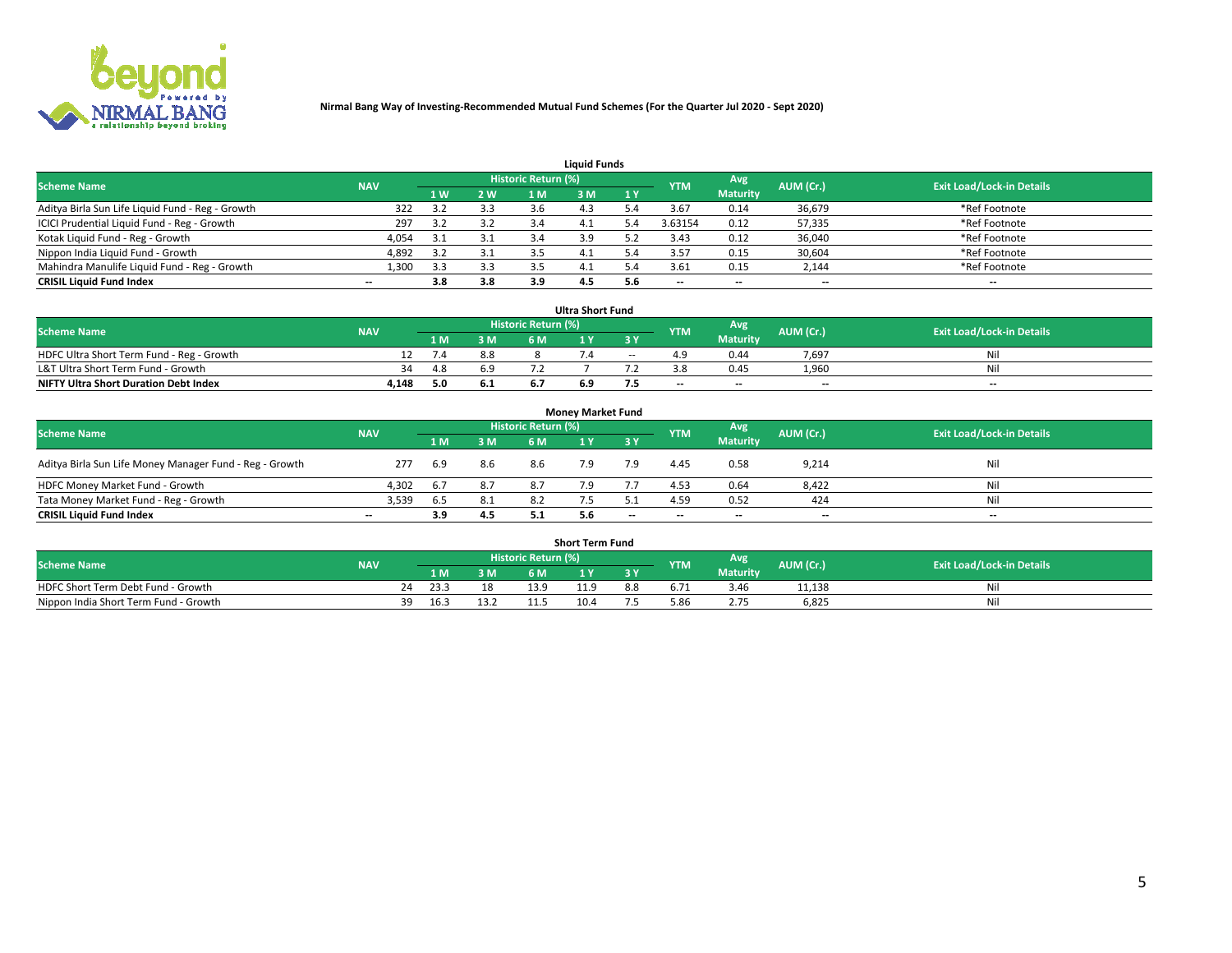

|                                           | <b>Low Duration Fund</b> |      |      |                            |     |  |            |                 |           |                                  |  |  |  |  |  |
|-------------------------------------------|--------------------------|------|------|----------------------------|-----|--|------------|-----------------|-----------|----------------------------------|--|--|--|--|--|
| <b>Scheme Name</b>                        | <b>NAV</b>               |      |      | <b>Historic Return (%)</b> |     |  | <b>YTM</b> | Avg             | AUM (Cr.) | <b>Exit Load/Lock-in Details</b> |  |  |  |  |  |
|                                           |                          | 1 M. | 3 M  |                            |     |  |            | <b>Maturity</b> |           |                                  |  |  |  |  |  |
| Axis Treasury Advantage Fund - Growth     | 2.332                    | 10.3 | 11.2 | م -                        |     |  |            | 1.06            | 4,955     | Nil                              |  |  |  |  |  |
| Canara Robeco Savings Fund - Reg - Growth |                          | 78   | 9.4  |                            |     |  | 4.13       | 1.04            | 1,049     | Nil                              |  |  |  |  |  |
| IDFC Low Duration Fund - Reg - Growth     | 30.                      |      | 10.2 |                            | 8.4 |  | 4.12       | 1.01            | 4,575     | Nil                              |  |  |  |  |  |

| <b>Banking &amp; PSU Bond Funds</b>                 |            |    |      |      |                     |  |     |            |                 |           |                                  |  |  |  |
|-----------------------------------------------------|------------|----|------|------|---------------------|--|-----|------------|-----------------|-----------|----------------------------------|--|--|--|
| <b>Scheme Name</b>                                  | <b>NAV</b> |    |      |      | Historic Return (%) |  |     | <b>YTM</b> | Avg             | AUM (Cr.) | <b>Exit Load/Lock-in Details</b> |  |  |  |
|                                                     |            |    | 1 M  | 3 M  | 6 M                 |  |     |            | <b>Maturity</b> |           |                                  |  |  |  |
| HDFC Banking and PSU Debt Fund - Reg - Growth       |            |    | 20.2 | 16.3 | 12.9                |  | 8.4 | 6.41       | 3.33            | 6.416     | Ni                               |  |  |  |
| Kotak Banking and PSU Debt Fund - Reg - Growth      |            | 49 | 20.7 | 17.2 |                     |  |     | 6.11       | 4.73            | 7,146     | Ni                               |  |  |  |
| Nippon India Banking & PSU Debt Fund - Reg - Growth |            | 16 | 15.3 | 16.6 | 14.1                |  |     |            | 3.27            | 5,211     | Ni                               |  |  |  |

| <b>Corporate Bond Funds</b>                         |            |      |      |                            |      |  |            |          |           |                                                         |  |  |  |  |
|-----------------------------------------------------|------------|------|------|----------------------------|------|--|------------|----------|-----------|---------------------------------------------------------|--|--|--|--|
| <b>Scheme Name</b>                                  | <b>NAV</b> |      |      | <b>Historic Return (%)</b> |      |  | <b>YTM</b> | Avg      | AUM (Cr.) | <b>Exit Load/Lock-in Details</b>                        |  |  |  |  |
|                                                     |            |      | 3 M  | 6 M.                       |      |  |            | Maturity |           |                                                         |  |  |  |  |
| ICICI Prudential Corporate Bond Fund - Reg - Growth |            | 20.5 |      |                            |      |  |            | 3.60     | 15.799    | Nil                                                     |  |  |  |  |
| L&T Triple Ace Bond Fund - Reg - Growth             | 56         | 24.7 | 20.6 | 1 ດ                        |      |  |            | 8.15     | 3,871     | If redeemed bet. 0 Month to 3 Month; Exit Load is 0.5%; |  |  |  |  |
| Kotak Corporate Bond Fund - Std - Growth            | 2.814      | 17.6 | 15.4 |                            | 10.6 |  | 5.33       | 2.09     | 4.607     | Nil                                                     |  |  |  |  |

| <b>Credit Risk Fund</b>                    |            |    |      |      |                     |      |     |            |                 |                                                           |                                                           |  |  |
|--------------------------------------------|------------|----|------|------|---------------------|------|-----|------------|-----------------|-----------------------------------------------------------|-----------------------------------------------------------|--|--|
| <b>Scheme Name</b>                         | <b>NAV</b> |    |      |      | Historic Return (%) |      |     | <b>YTM</b> | Avg             | AUM (Cr.)                                                 | <b>Exit Load/Lock-in Details</b>                          |  |  |
|                                            |            |    | 1 M  | 3 M  | 6 M                 |      | 3 Y |            | <b>Maturity</b> |                                                           |                                                           |  |  |
| ICICI Prudential Credit Risk Fund - Growth |            | 23 | 24.9 | 12.4 | 9.9                 | 10.3 | 7.9 | 8.96       | 2.41            | 6,562                                                     | If redeemed bet. 0 Year to 1 Year; Exit Load is 1%;       |  |  |
| HDFC Credit Risk Debt Fund - Reg - Growth  |            |    | 29.7 | 15.3 | 9.9                 |      |     | 10.05      | 3.02            | 6,309                                                     | If redeemed bet. 0 Month to 12 Month; Exit Load is 1%; If |  |  |
|                                            |            |    |      |      |                     |      |     |            |                 |                                                           | redeemed bet. 12 Month to 18 Month; Exit Load is 0.5%;    |  |  |
|                                            |            |    |      |      |                     |      |     |            |                 |                                                           | If redeemed bet. 0 Month to 12 Month; Exit Load is 3%; If |  |  |
| SBI Credit Risk Fund - Growth              |            | 33 | 17.8 | 12.2 | 9.4                 | 8.8  | 6.7 | 8.33       | 3,895<br>2.65   | redeemed bet. 12 Month to 24 Month; Exit Load is 1.5%; If |                                                           |  |  |
|                                            |            |    |      |      |                     |      |     |            |                 |                                                           | redeemed bet. 24 Month to 36 Month; Exit Load is 0.75%;   |  |  |

| <b>Floater Fund</b>                      |            |  |                       |     |     |           |    |           |                 |           |                                                         |
|------------------------------------------|------------|--|-----------------------|-----|-----|-----------|----|-----------|-----------------|-----------|---------------------------------------------------------|
| Scheme Name                              | <b>NAV</b> |  | Historic Return (%) \ |     |     |           |    |           | Avg             | AUM (Cr.) | <b>Exit Load/Lock-in Details</b>                        |
|                                          |            |  | l M                   | B M | 6 M |           | эv | <b>TM</b> | <b>Maturity</b> |           |                                                         |
| Nippon India Floating Rate Fund - Growth |            |  | 18.6                  |     | 14. | $\pm 1.6$ |    | 5.65      | 2.90            | 11.636    | If redeemed bet. 0 Month to 1 Month; Exit Load is 0.5%; |